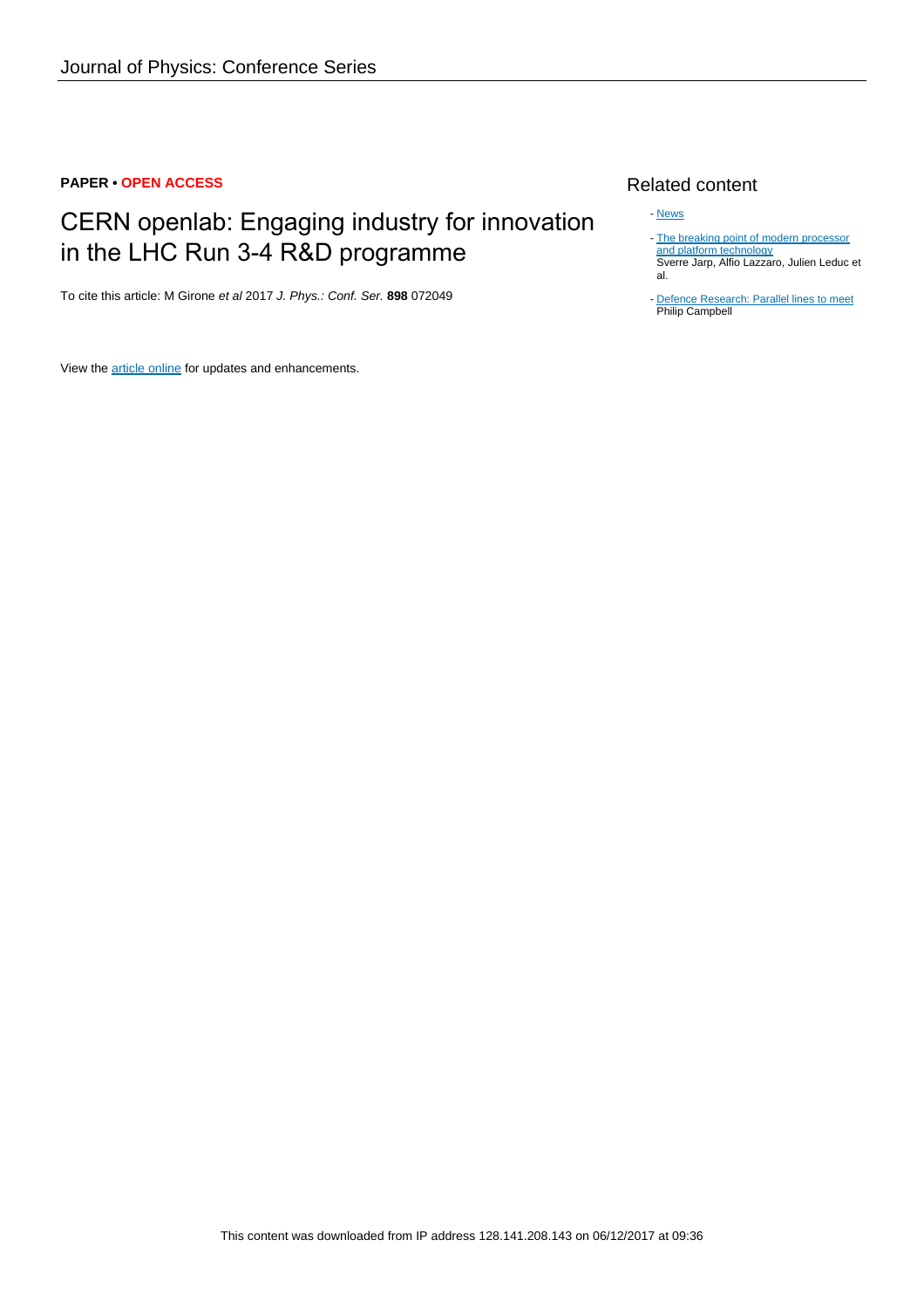# **CERN openlab: Engaging industry for innovation in the LHC Run 3-4 R&D programme**

**M Girone<sup>1</sup> , A Purcell, A Di Meglio, F Rademakers, K Gunne, M Pachou, S Pavlou**

CERN, 1211 Geneva 23, Switzerland.

maria.girone@cern.ch

**Abstract**. LHC Run3 and Run4 represent an unprecedented challenge for HEP computing in terms of both data volume and complexity. New approaches are needed for how data is collected and filtered, processed, moved, stored and analysed if these challenges are to be met with a realistic budget. To develop innovative techniques we are fostering relationships with industry leaders. CERN openlab is a unique resource for public-private partnership between CERN and leading Information Communication and Technology (ICT) companies. Its mission is to accelerate the development of cutting-edge solutions to be used by the worldwide HEP community. In 2015, CERN openlab started its phase V with a strong focus on tackling the upcoming LHC challenges. Several R&D programs are ongoing in the areas of data acquisition, networks and connectivity, data storage architectures, computing provisioning, computing platforms and code optimisation and data analytics. This paper gives an overview of the various innovative technologies that are currently being explored by CERN openlab V and discusses the long-term strategies that are pursued by the LHC communities with the help of industry in closing the technological gap in processing and storage needs expected in Run3 and Run4.

#### **1. Introduction**

 $\overline{a}$ 

CERN openlab is a unique public-private partnership that accelerates the development of cutting-edge solutions for the worldwide LHC community and wider scientific research. Through CERN openlab, CERN collaborates with leading ICT companies and research institutes. Within the CERN openlab framework, CERN provides access to its complex ICT infrastructure and its engineering experience in some cases even extended to collaborating institutes worldwide. Testing in CERN's demanding environment provides the collaborating companies with valuable feedback on their products, while enabling CERN to assess the merits of new technologies in their early stages of development for possible future use. This framework also offers a neutral ground for carrying out advanced R&D with more than one company.

The CERN openlab team consists of three complementary groups of people: young engineers hired by CERN and funded by the partners, technical experts from partner companies involved in the projects, and CERN management and technical experts working partly or fully on the joint activities. Each project team is supervised by a project coordinator, who liaises with the collaborating company. This distributed team structure permits close collaboration with computing experts in the LHC experiments, as well as with engineers and scientists from CERN openlab collaborators, who contribute significantly to our activities. Valuable contributions are also made by the students participating in the CERN openlab Summer Student Programme.

<sup>&</sup>lt;sup>1</sup> Author to whom whom any correspondence should be addressed.

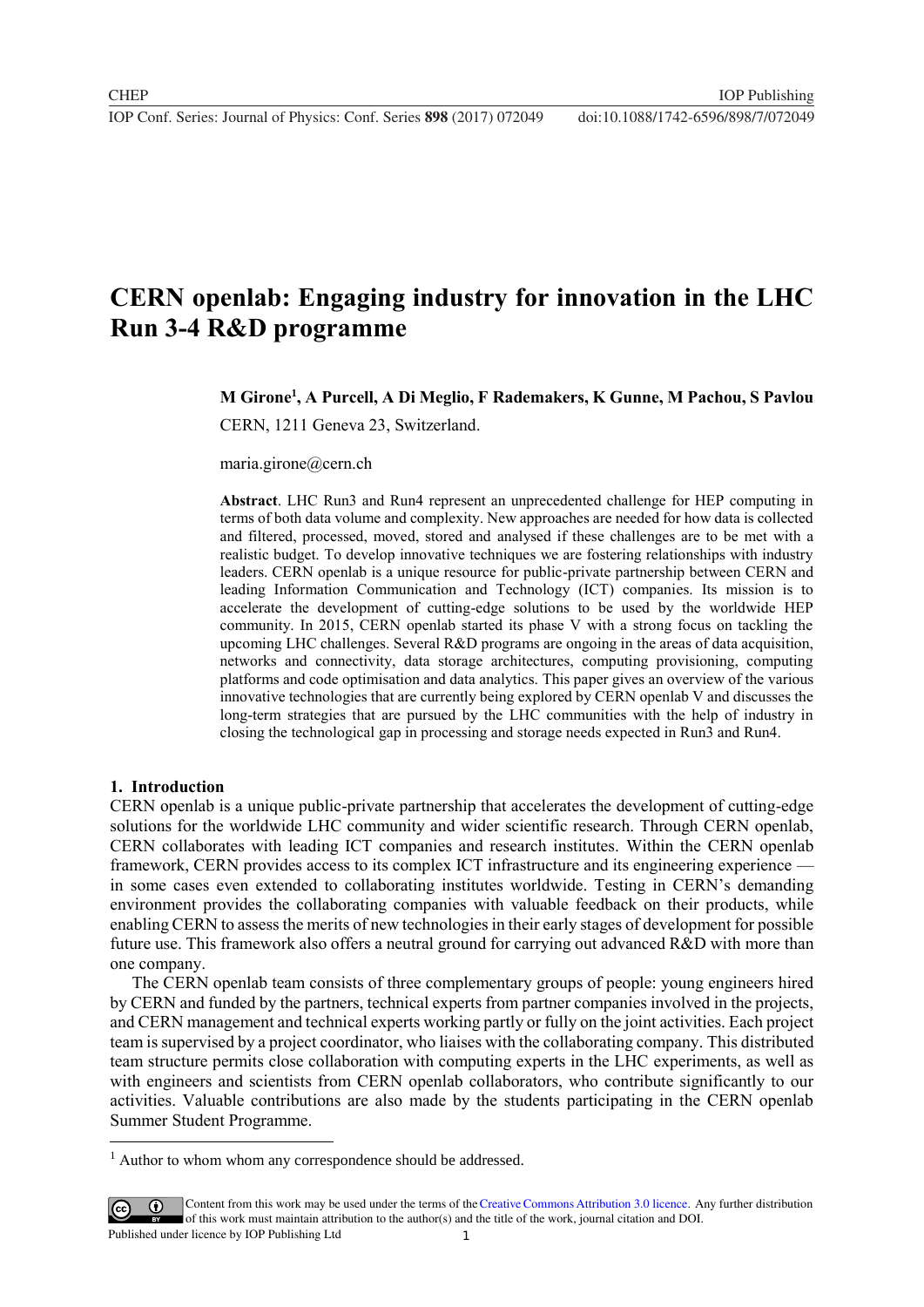The work described in this paper was carried out in conjunction with CERN openlab's partners (Intel, Oracle, Siemens); contributors (Brocade, Cisco, IDT, Rackspace, Seagate); associates (Comtrade Software, Huawei, Yandex); and research members (EMBL-EBI, GSI, INFN, Innopolis University, Kazan Federal University, King's College London, Newcastle University) [1]. A complete overview of CERN openlab's activities can be found on the CERN openlab website [2].

## **2. Results**

CERN openlab's current three-year phase (2015-2017) is tackling ambitious challenges covering the most critical needs of ICT infrastructures in domains such as data acquisition, computing platforms, data storage architectures, compute provisioning and management, networks and communication, and data analytics [3]. This section details the main project milestones from 2016.

## *2.1 Data Acquisition (online)*

Existing and emerging large-scale research projects are producing increasingly high amounts of data at ever-faster rates. A prime example of this comes from CERN's LHC, which produces millions of particle collisions every second in each of its detectors, thus generating approximately 1 PB of data per second.

*2.1.1 Intel High-Throughput Computing Collaboration.* In 2016, the High-Throughput Computing Collaboration (HTCC) continued its studies of three new Intel data-centre technologies: Intel Omni-Path, Intel® Xeon™/FPGA, and Intel® Xeon Phi™.

Intel Omni-Path is used for data-exchange at 100 gigabits per second (Gb/s) between servers for data-acquisition systems. We performed a first large-scale test at the Marconi supercomputer hosted by the Italian inter-university computing consortium 'Cineca'.

Intel Xeon/FPGA integration was used to decompress and reformat packed binary data from the detectors and to accelerate key kernels of the event-filtering algorithm base. To demonstrate the utility of FPGA acceleration, a floating-point heavy, complex algorithm was used to perform photon reconstruction in a large detector. To enable better comparison, the algorithm was implemented in both Verilog hardware-description language and in Intel OpenCL for FPGAs. In both cases, very competitive acceleration results (up to a factor of 35) over the reference were achieved. The HTCC was also able to demonstrate that FPGAs are extremely power-efficient compared to other programmable technologies (up to a factor of four). In addition, the tight Xeon integration of Intel's new product effectively removes the 'PCIe-bottle-neck', thus overcoming one of the main challenges in using FPGAs as accelerators: the need to 'feed' them with sufficient amounts of data.

In 2016, Intel released the next generation of its Xeon Phi processors, which has the code name 'Knights Landing'. Some of our most computationally expensive algorithms have been tested on these processors, with significant speedups being observed in certain cases. Work is now being carried out to further optimise our algorithms for running on this platform. Many of the improvements we have obtained during this process are also applicable to running on other Intel Xeon processors — this is particularly true in the case of very-wide vector registers (AVX and AVX2).

*2.1.2 IDT RapidIO for Data Acquisition.* RapidIO is an open-standard system-level interconnect, which is today used in all 4G/LTE base stations worldwide. RapidIO is often used in embedded systems that require high reliability, low latency, low energy consumption, and scalability in a heterogeneous environment. The collaboration with IDT, a major provider of RapidIO technology, started in June 2015.

In terms of hardware installations, our machine pool saw extensions and improvements: a 32-port top-of-rack switch was installed in the CERN Data Centre, as well as 16 server nodes equipped with RapidIO-PCIe network interface controllers. In terms of software installations, the IDT team made regular updates to our Linux modules and libraries. Two of these updates were especially relevant: (i) the introduction of reserved memory, which enables applications to allocate any amount of memory for RapidIO operations; (ii) the introduction of the riosocket drivers, which expose a standard TCP/IP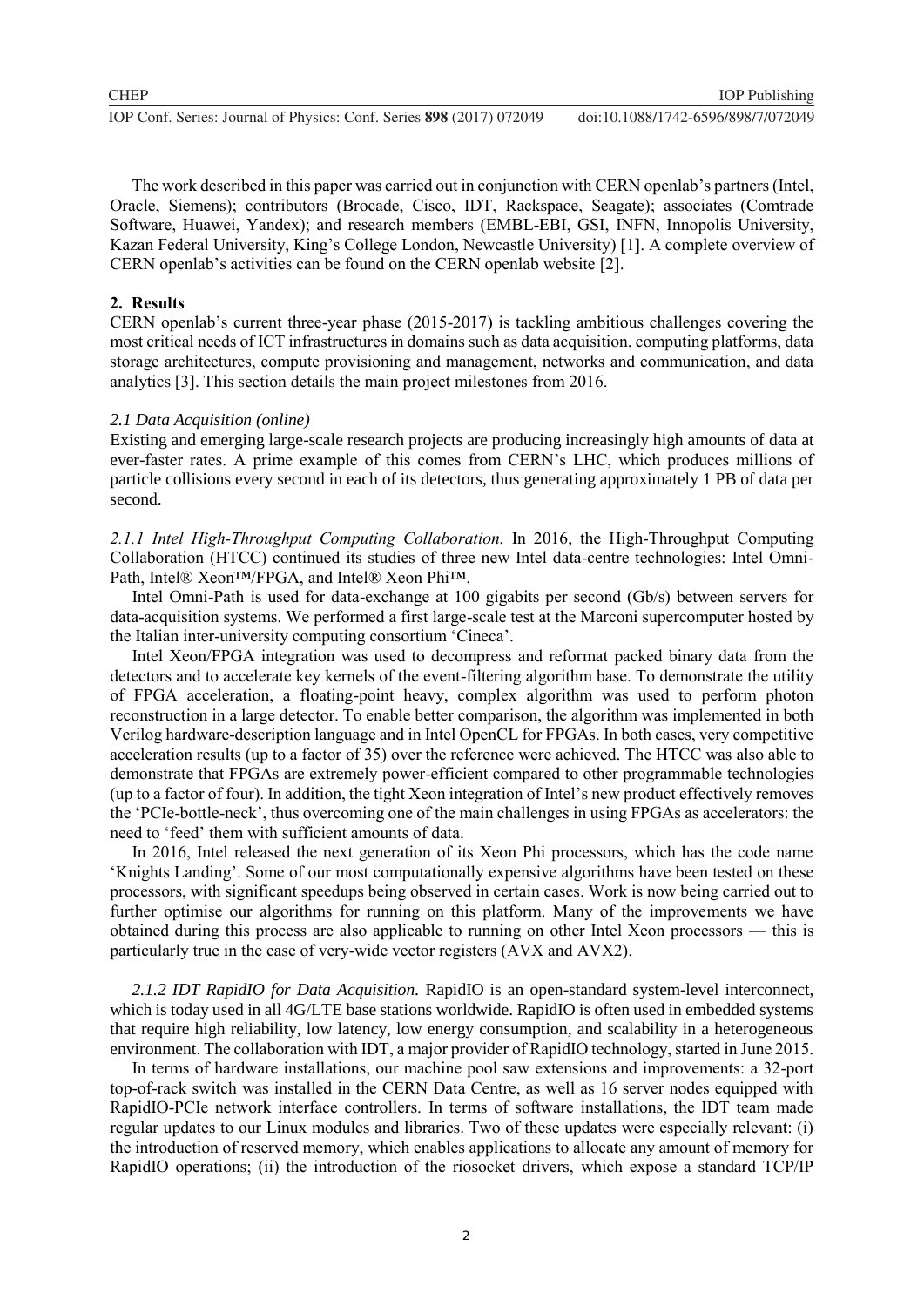interface running on top of RapidIO, thus enabling us to use any TCP/IP compatible application (such as iperf or Hadoop) without any porting work at all.

The work of the project this year has been focused on the use cases of data analytics and data acquisition. Within the data analytics use case, the porting of ROOT to RapidIO has undergone big changes. We have gone from using a simple transfer protocol at the beginning of the year to a more efficient implementation that makes use of circular buffers and RapidIO doorbells, meaning quick notifications can be sent between nodes. With the introduction of riosockets and the performance improvement they provide, the Hadoop installation was also able to move from the test cluster to the server cluster in the CERN Data Centre. Significant strides were also made for the data acquisition use case. 2016 saw the main work start for the LHCb experiment's benchmark DAQPIPE, which is an interconnect-agnostic application that emulates the behaviour in the LHCb data-acquisition network. We ported DAQPIPE to RapidIO and are conducting benchmark runs to evaluate observations related to the RapidIO technology's core.

#### *2.2 Networks and Connectivity*

Today, the ever-increasing external data traffic (more than 100 Gb/s) is putting pressure on the CERN firewalls. CERN and other large organisations require robust, scalable network solutions that provide high bandwidth for data transfers while maintaining appropriate levels of security. Networking also plays a vital role in data acquisition from the experiments, and is paramount to the success of the WLCG.

*2.2.1 Brocade Flow Optimizer.* The Brocade Flow Optimizer (BFO) project aims to enhance and generalise Brocade's BFO application, and to use it to build an intelligent steering system for network traffic. The system will be capable of supporting use cases that are not easily handled using traditional networking approaches. These use cases include intrusion detection system (IDS) mirroring, a firewall load-balancer, and an advanced policy-based routing engine. BFO is a software-defined networking (SDN) application designed to improve visibility of network traffic and to enable flow-steering by using the OpenFlow protocol to 'program' the fast, specialised application-specific integrated circuits (ASICs), which serve as the hardware-forwarding engines in network devices. BFO can be deployed to control a set of OpenFlow-enabled devices and thus enhance network flexibility and programmability. BFO features a user interface and a REST API, which can be used for consuming its services in an automated manner.

In 2016, significant progress was made on the IDS mirroring use case. The designed system receives traffic intercepted at the CERN firewall system and load-balances it across a pool of IDS servers, each running the open-source Bro Network Security Monitor system. When a security threat is detected, the malicious traffic is temporarily mirrored to a dedicated set of servers for storage and later analysis. The use of BFO is key to achieving the desired intelligence and automation in the system. The prototype setup features a Brocade MLXe router, controlled by a BFO instance that has been extended with a specially developed Bro plugin. This plugin enables the IDS software to call the BFO REST API directly and thus achieve the desired automation. The prototype has now been deployed in the CERN Data Centre for testing.

#### *2.3 Data Storage Architectures*

Every year, the four large-scale LHC experiments create tens of petabytes of data, which need to be reliably stored for analysis in the CERN Data Centre and many partner sites in the WLCG [4]. As the user demands are increasing in terms of both data volume and aggregated speed of data access, CERN and its partner institutes are continuously investigating new technological solutions to provide their user communities with more scalable and efficient storage solutions.

*2.3.1 Oracle Database Technology and Monitoring.* Throughout 2016, we continued to investigate Oracle Database In-Memory, with the key focus placed on performance. We evaluated the query response time under different database configurations for business intelligence applications. In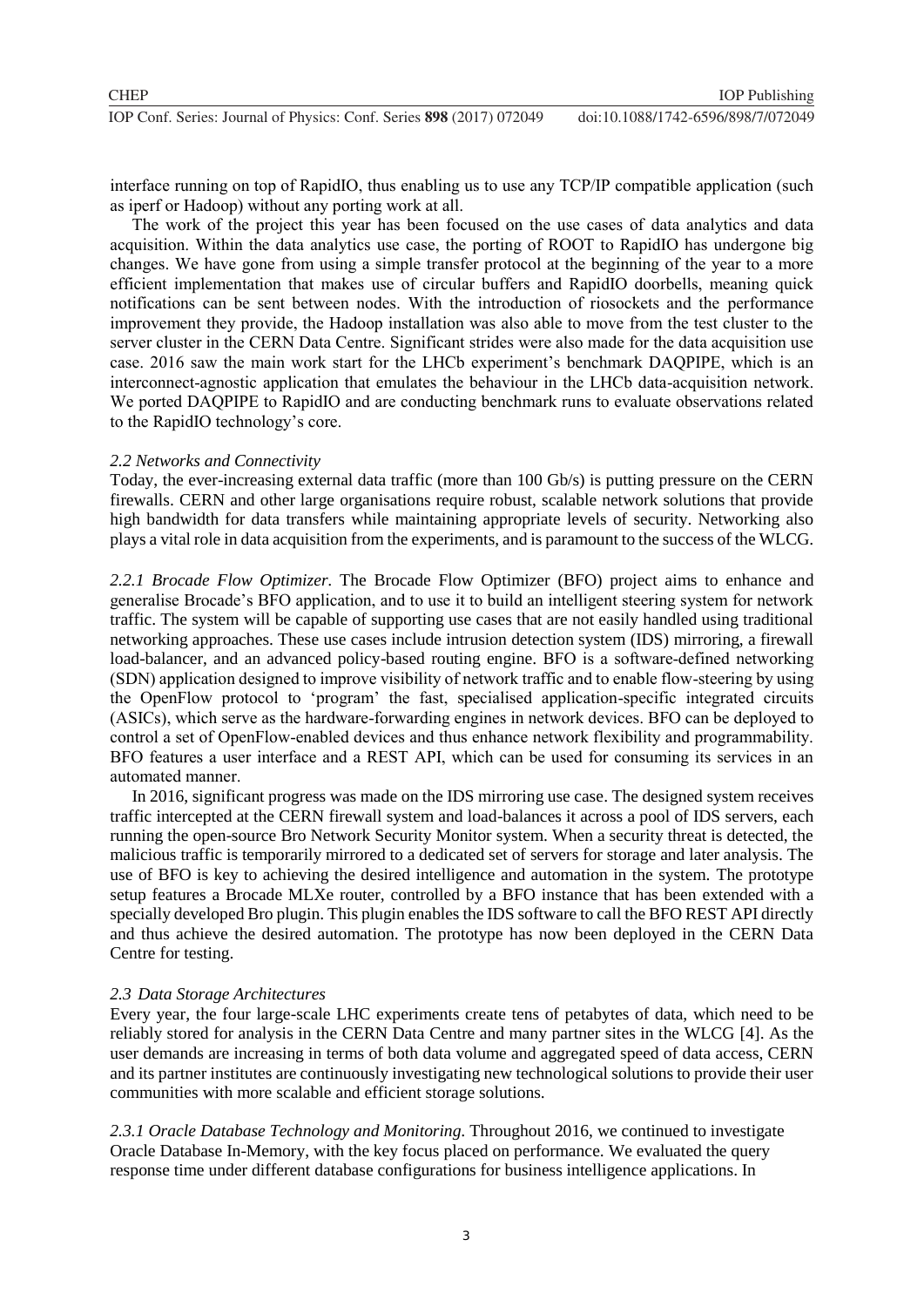parallel, we tested the new 'Active Data Guard' features for Oracle Database In-Memory. In addition, we upgraded our Oracle Enterprise Manager monitoring systems — both those used for testing purposes and those used in production — to the latest version, 13c. This work included configuration and integration of CERN's active directory authentication system in the upgraded version of Oracle Enterprise Manager, and required configuration of custom certificates.

*2.3.2 Seagate Alternative Storage Architecture: 'Kinetic'.* The collaboration with Seagate made considerable progress in 2016. Building on the software foundation laid in 2015 with the Kinetic I/O module (open-source library available on GitHub), the project was able to show first usage in a prototype service. Using the existing 1-PB Kinetic cluster (with first generation 'Lombard' drives), a storage pool was created for a related CERN openlab project with the European Bioinformatics Institute. This project focuses on the application of the ROOT analysis system to genomic data, with around 400 TB of genomic data having been served to a group of researchers throughout 2016.

A web interface was built using AngularJS, enabling efficient configuration and management of the Kinetic cluster and the monitoring of individual drive parameters. A REST API has also been added to all administrator and user commands provided by the EOS management server, so as to enable web front ends. The EOS scheduling software has been adapted to allow multi-path access to the Kinetic cluster via dynamically selected proxy nodes, thus providing high-availability. In addition, the I/O interface of the EOS storage server has been re-factored to better facilitate the requirements of having both locally attached and remote disks. In parallel to the ongoing software developments, work was also carried out to prepare for the installation of a new cluster with second-generation Kinetic drives, which will complement the existing installation. This work also included pre-production testing and firmware optimisation — in particular for non-sequential access patterns, which are typical of some analysis uses cases at CERN.

*2.3.3 Comtrade Software EOS Productisation.* The scope of this project — undertaken in collaboration with CERN openlab associate member Comtrade Software — is the evolution of the EOS large-scale storage system. The goal is to simplify the usage, installation, and maintenance of the system, as well as adding support for new platforms. The main target of the project's initial phase was to provide a robust installation kit to enable rapid installation of EOS both for evaluation purposes and for fast deployment in production. This has now been accomplished. The kit includes the necessary installation instructions and tools for operations (admin guide) and for users (user guide), as well as a first version of the EOS whitepaper.

In addition to its use at CERN, EOS is now in production at both Australia's Academic and Research Network (AARNet) and the European Commission's Joint Research Centre in Ispra, Italy. It is also being evaluated for use at several other institutes. The next phase of the project is focused on several items. The first goal is the integration of Comtrade Software engineers into the development and operations team at CERN to gain experience and autonomy in operating, maintaining, and developing EOS. The second goal is to continue the evolution of the installation framework and the documentation, in order to provide all EOS functions at installation time, including 'Sync&Share' capabilities, erasure-coding, and support for geographically distributed multi-site instances. An additional milestone for this next phase is to develop a simultaneous testing framework to run after the build of every release. This will be used to certify each EOS version.

## *2.4 Compute Management and Provisioning*

CERN, as infrastructure and service provider for the high-energy physics community, has been very actively involved in grid and cloud computing since the early days. As the use of virtualisation has become an increasingly viable solution for instantiating computing nodes, the concept of 'the cloud' or cloud computing has gradually established itself as an efficient and cost-effective solution for scientific computing.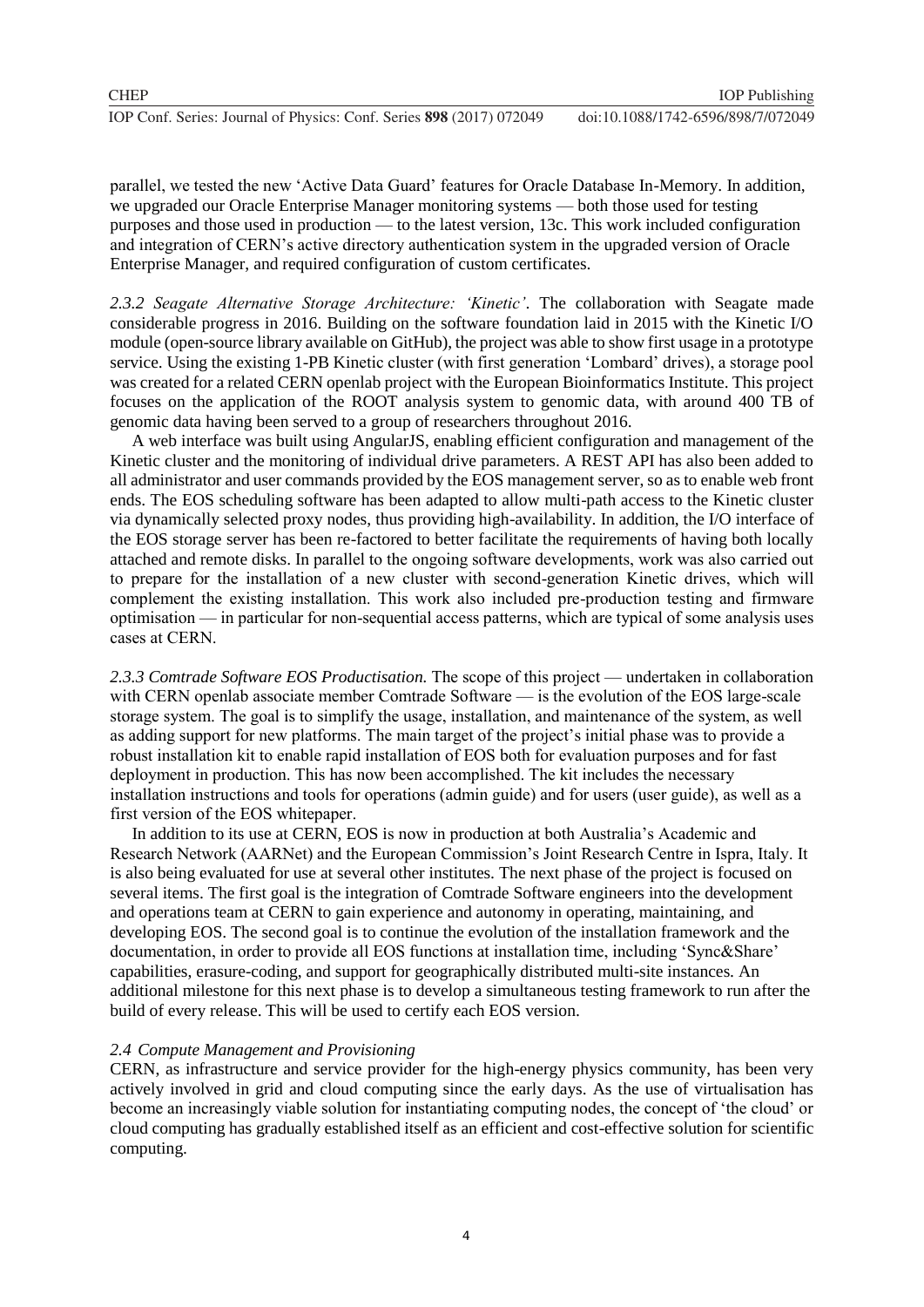*2.4.1 Oracle Java EE.* 2015 saw significant work carried out to consolidate our Java EE platform-as-aservice, known as 'the Middleware on Demand' (MWOD). All sites were migrated from our previous platform, 'the J2EE Public Service'. During 2016, we focused on developing new functions for the MWOD, such as support for WebSockets and fine-grained authorisation for application paths.

Given that the developer community is demanding ever more agile and dynamic environments for developing and testing their applications, we also started to assess technologies such as Docker, HAproxy, and Kubernetes in 2016. We created a proof-of-concept platform based on these technologies for provisioning Apache Tomcat application servers.

We ran our applications on Oracle WebLogic with more than 250 clusters. We studied a number of container technologies in 2016, as part of our drive to continuously improve our platform. We created custom WebLogic-Docker images and integrated our CERN management and monitoring tools.

*2.4.2 Oracle Database Cloud.* In order to find the best ways of overcoming the computing challenges the high-energy physics community is set to face in the coming years, many projects and experiments at CERN are looking at various cloud solutions from a range of vendors. Oracle's cloud portfolio has grown dramatically in recent years; the company now offers a wide range of products in this area. In late 2016, the Database Services Group in the CERN IT Department started some preliminary tests with Oracle Cloud, focusing primarily on aspects related to security (single sign-on integration) and backup management. In December, we started an evaluation of Oracle Cloud as a disaster-recovery solution, focusing on the feasibility of its use in the CERN environment, as well as the effort needed in case of future migration.

*2.4.3. Rackspace Containers at Scale*. Since its first releases, OpenStack has supported virtual machines to dynamically provision self-service resources for end users. New application frameworks such as Jupyter and Kubernetes rely on containers, a lightweight abstraction with lower overhead than virtual machines. OpenStack's support for containers is an area of major interest for industry and research.

We have been working with Rackspace and the open-source communities to enhance OpenStack's container support for use in high-energy physics. 72 patches have been submitted, supporting new storage technologies, documentation, local container repositories, and the usability of the command-line tools. These patches have been made available to the open-source community. The service is now in production for the physicists and engineers at CERN. There are over 40 CERN projects underway, supporting new approaches to analysis and application architectures. An example of such a project is Jupyter SWAN, which is a web application that enables users to create and share documents containing live code, equations, visualisations, and explanatory text. With the dynamic provisioning of containers from OpenStack (and integration of ROOT), these notebooks can make it possible for researchers to interactively collaborate, publish, and preserve their results.With container usage growing rapidly, it is important to be sure that the service can scale to meet the needs of the experiments at CERN. A 1000 node scale test was able to handle over 7 million requests/second.

## *2.5 Computing Platforms (Offline)*

The success of existing and future scientific and experimental programmes depends — among other factors — on efficient exploitation of the recent and future advances in computing technology. Existing software needs to be revised, optimised, or completely redesigned to fully exploit the performance gains provided by newer multi-core platforms, fast co-processors, and graphical processors.

As well as the projects described below, work with Cisco to enhance the performance of distributed applications through the elimination of kernel processing in the data path came to a close in mid-2016.

*2.5.1 Intel Code Modernisation*. Across research fields, code optimisation is of paramount importance in ensuring that available hardware is used as efficiently as possible. The increased computing requirements of the LHC Run 2 mean it is more important than ever to optimise high-energy physics codes for new computing architectures. As part of this project, Intel experts have delivered a number of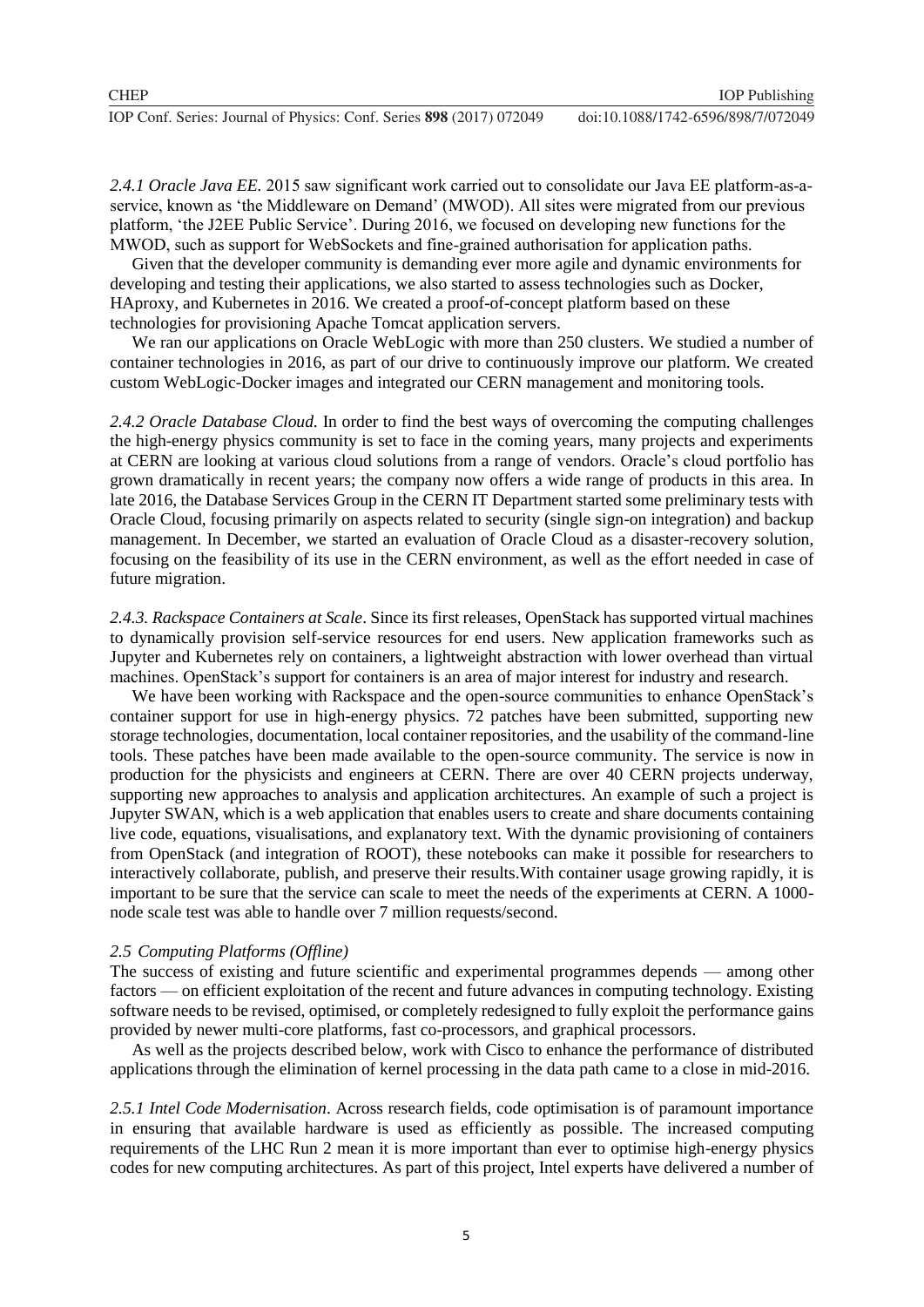workshops at CERN addressing the latest Intel software tools and providing training on codevectorisation technologies. In addition to the work on the Geant software simulation toolkit described below, this project involves work to optimise code to be used at the GSI Helmholtzzentrum für Schwerionenforschung, as well as code used in other research domains, through the BioDynaMo and GeneROOT projects [2].

*2.5.1.1 Geant software simulation toolkit*. The GeantV work aims to develop the next-generation simulation software used for describing the passage of particles through matter. It started as a researchand-development effort aiming to develop an alternative path to detector simulation software, using a multi-event approach and multi-particle 'basket' parallel processing to achieve higher efficiency with simulation-specific computations on modern hardware. This was achieved by expressing algorithms in a type-agnostic manner using either scalar or vector interfaces. In turn, this was enabled by the implementation of a new library called 'VecCore', using dedicated backends to support different SIMD architectures. It demonstrated excellent results on both Xeon and Xeon Phi (Knights Corner). A new AVX-512-aware backend called 'UME::SIMD' enabled GeantV to be deployed 'out of the box' and to demonstrate SIMD gains on the Intel Knights Landing architecture.

One of the key focus areas of the GeantV development in 2016 was the adaptation of the core architecture to offer improved scalability on many-core platforms. We introduced and tested a multipropagator model where the work of transporting particle baskets in the detector is split among several managers, each taking charge of a limited number of threads and having weak communication with one another for workload balancing. This approach has shown good scalability on the Intel Knights Landing architecture, while preserving vector gains. It will be the basis of the third version of the GeantV core architecture, which is scheduled for an alpha release around the fourth quarter of 2017.

A number of high-performance components developed for GeantV have already been made available to the HEP community. The aim is to integrate GeantV with experiment frameworks by the end of 2018.

*2.5.2 ARM Porting and Benchmark Studies*. The LHC experiments and the CERN computing and data infrastructure make use of a large number of software frameworks for simulation and reconstruction of collision events. It is important to continuously monitor advances and trends in technology and evaluate software on different computing platforms as they evolve. A new project was therefore launched midway through 2016 to port several widely used codes for running on ARMv8-A 64-bit architecture. As part of the project, studies are being carried out to test and measure performance, energy consumption, and other operational aspects, so as to understand the strengths and weaknesses of the architecture.

A cluster comprised of ARMv8-A 64-bit evaluation prototype servers was delivered in June. Each server contains 32 Cortex-A57 cores with 128 GB RAM connected in four fast memory channels. The project started with the successful porting of two key software packages used at CERN, Geant4 and ROOT. These programs are each of the order of around three million lines of C++ code and are both fundamental to the research carried out at CERN. Following this porting work, the project's efforts focused on use cases for the two large multi-purpose experiments on the LHC: ATLAS and CMS. Members of the ATLAS collaboration first worked to port their software framework and validate the output from the ARMv8-A 64-bit servers against current technology used. Once the output was found to be in agreement, the team then worked to benchmark the ARMv8-A 64-bit servers. In terms of energy efficiency, the cluster was found to deliver a maximum of approximately 1150 event simulations per kilowatt hour. Members of the CMS collaboration carried out similar benchmarking work using tools pertinent to their experiment. They found that the new ARMv8-A 64-bit cluster demonstrates up to roughly five times increased performance over comparable clusters consisting of previous generations of ARM platforms, which they have been experimenting with since 2013.

## *2.6 Data Analytics*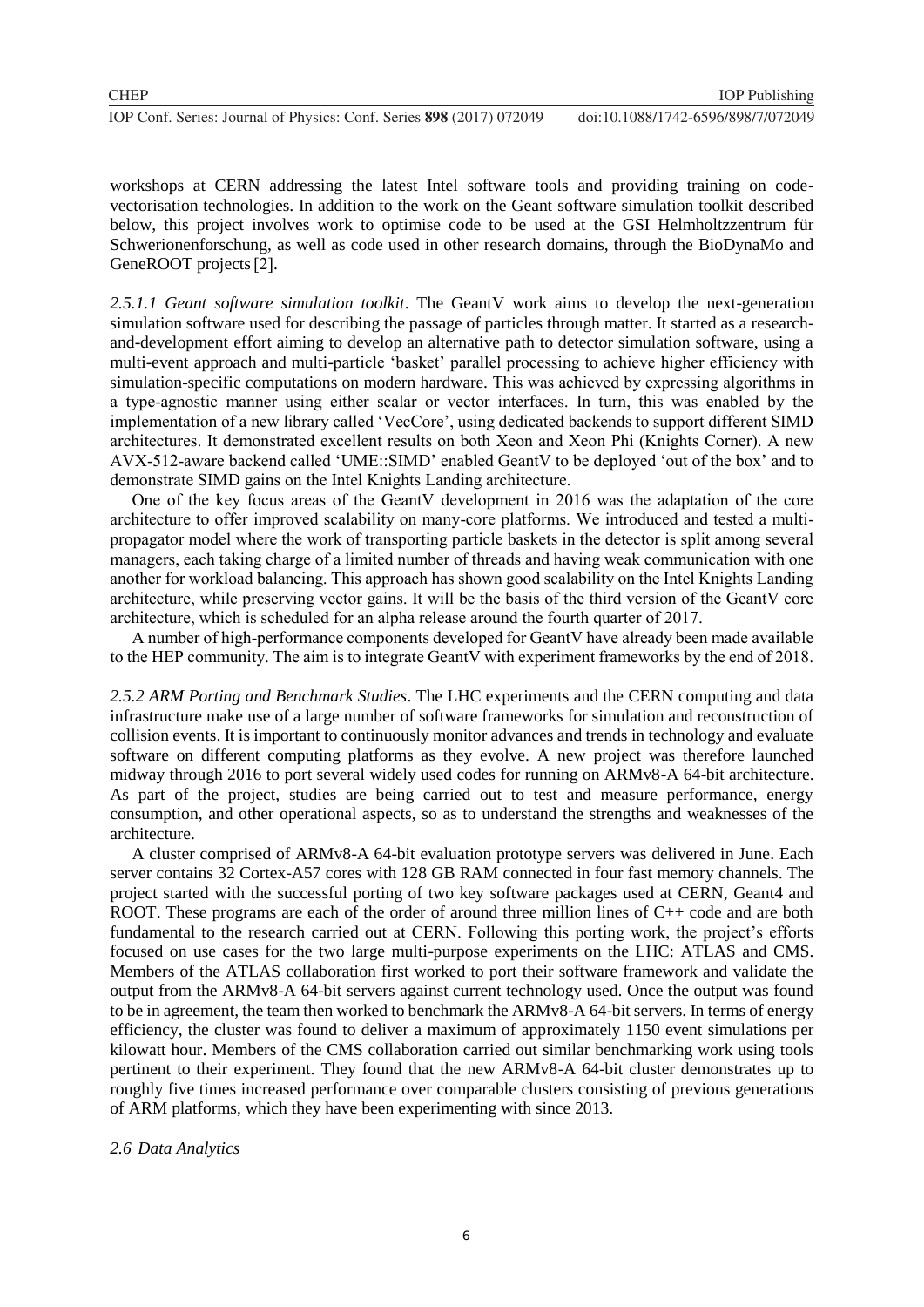During the past decades, CERN and other international research laboratories have been gathering not only enormous amounts of scientific data, but also very large quantities of systems-monitoring data from their instruments. Curating, enriching, and managing this data enables its exploitation. The main challenges in data analytics for scientific and engineering applications involve technology, integration, and education.

*2.6.1 Oracle Analytics-as-a-Service*. During the first half of 2016, the team carried out a detailed evaluation of Oracle Big Data Discovery. This involved analysis of terabytes of technical engineering data produced by approximately 50,000 sensors and other monitoring devices in CERN's accelerator complex. In the second half of the year, we focused our efforts in two main areas: (i) the integration of Oracle Big Data Discovery into our production environment; (ii) establishing an architecture for reliability and availability analysis of the systems within the proposed Future Circular Collider (FCC). This infrastructure has enabled the collaboration working on the FCC studies to perform a variety of analyses for accelerator conditions and modes, such as cooling down, warming up, and injecting beams of energy in a scalable manner.

We also implemented a 'proof of concept' using Oracle R Advanced Analytics for Hadoop (ORAAH) for the reliability and availability studies carried out for the FCC. In addition, the team involved in the specification, deployment, and validation phases for a scalable streaming analytics platform based on Apache Kafka.

*2.6.2 Siemens Industrial Control and Monitoring.* Most of the CERN installations in the experiments, accelerators, and other technical infrastructures rely on a multitude of heterogeneous industrial control systems for proper functioning. These control systems produce enormous amounts of data related to both the systems they control and their own internal state. Together with our partners Siemens, we are seeking to apply big-data analytics techniques to this data, in order to improve the operational behaviour of the entire system. Our goal is to increase efficiency and develop new control models that improve reliability. In particular, specific algorithms have been designed and implemented for use-cases related to each of the following areas:

- Detection of faulty sensor measurements for cryogenics systems
- Performance measurement of process control systems using proportional–integral–derivative (PID) controllers
- Detection of alarm flooding and identification of responsible control devices
- Development of a recommendation system for users of WinCC OA (a SCADA tool widely used at CERN).

*2.6.3 Yandex Data Popularity at LHCb.* Data collected by the LHCb experiment is stored across multiple datasets on both disks and tapes in the LHCb data storage grid. The storage systems used vary in terms of cost, energy consumption, and speed of use. The goal of this project is to design, develop, and deploy a 'data popularity estimator service' that would analyse the usage history of each dataset, predict future usage patterns, and provide an optimal scheme for data placement and movement. During 2015, the project team developed an algorithm that is able to reduce the total amount of disk space needed by 40%. In 2016, work focused on determining the optimal number of replicas for each file. This investigation was divided into two main parts.

Firstly, a classifier based on decision trees was used to predict the likelihood of datasets being used in the coming six months. For this purpose, the access histories of the datasets — and their metadata for the last two and a half years — were fed into the system. Each dataset is described in terms of the following features: how recently it was last accessed, time elapsed between consecutive accesses, time of first access, creation time, access frequency, type, and size. Comparison with the 'Least Recently Used' (LRU) algorithm shows that our approach significantly decreases the number of files that are wrongly removed. Secondly, Brown's model for exponential smoothing was used to predict the number of times each dataset would be accessed over the next month. This was then used to prioritise the datasets